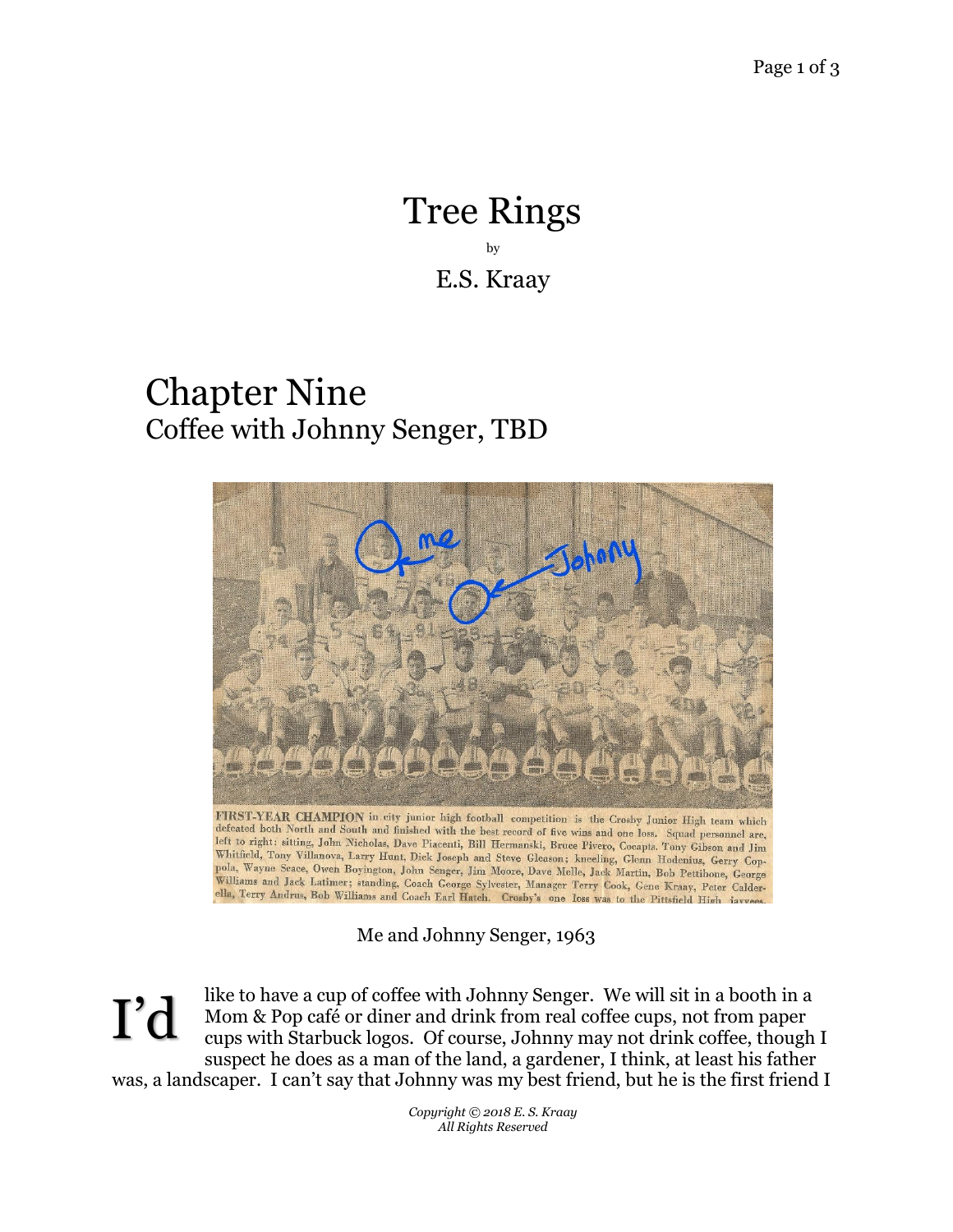recollect with clarity. Johnny lived at the top of Hampton Avenue. He lived next door to my brother's friend Ray Connors. We lived just down West Housatonic Street from Hampton Avenue and would meet Johnny and Ray and walk to Pomeroy Elementary School every morning. Other kids would join us, so we were nine or ten strong by the time we reached the corner where we would buy Bazooka Bubble chewing gum for a penny at the West End Market after school. Few kids walk to school these days.

Johnny was raised a Roman Catholic. We learned our catechism at St. Mark's church on West Street not far from where they built the new junior high school in 1962. I wonder if he still practices, Catholicism, that is. We could discuss that over our cup of coffee. Johnny and I talked about going to the seminary together to become priests. He attended a seminary for one semester and then left. I don't remember which seminary. Despite my mother's encouragement, my father would not allow me to do it. I remember my mother telling Patti Baker's mother that I was going to be a priest. I found it embarrassing. Mrs. Baker smiled at me and said to my mother, "The girls will be disappointed." Patti was a Jew and I considered her a good friend in grammar school, though like Johnny, we became distanced as we moved on to high school. I liked Patti, maybe even considered her my girlfriend in third grade. Or was it fourth?

Johnny and I shared an adventure at the gravel pits near Barker Road in 1960, late summer. I write about it in my working manuscript *The People Next Door*. Johnny and I, and our friend Billy Allard were set up by my brother and Ray Connors who had encountered Richard Parise's gang at the pits a few days earlier. My brother and Ray scheduled a confrontation with the Parise gang on a Saturday morning and enlisted me, Johnny and Billy to participate. We agreed. The morning of the fight, my brother and Ray were nowhere to be found. Me, Johnny and Billy went ahead anyway and got our asses kicked in fine fashion. We didn't do much together after that, although I don't think it was the ass-whipping that made us grow apart.

I sat in Mrs. Batty's science class at Crosby Junior High on November 22, 1963 when the school principal announced over the intercom that John Kennedy had been assassinated. School was immediately dismissed. That was a sad day, the first of many to follow when Camelot fell, and Arthur sailed to Avalon. I hope Johnny doesn't want to talk politics when we have our coffee. I was never good at it and I pay no attention to the news.

Johnny and I were teammates on the Crosby Junior High Football team that fall. We had good careers at Pomeroy Elementary School, but football lost its appeal to me at Crosby. I played at Pomeroy because I wanted to; I played at Crosby because my dad wanted me to. Neither Johnny nor I contributed significantly to the success of the junior high team. That was the last time I remember doing anything with Johnny Senger. We'd say hello to one another after that, but never did anything together as friends are apt to do in high school. I wonder if Johnny watches football anymore. Back then we liked the New York Giants and the Baltimore Colts.

I will tell Johnny that I like to write, and we can talk about that working manuscript, *The People Next Door*. It is inspired by a statement I read in John O'Donohue's beautiful book *Anam Ċara*: "Imagine the difference it would have made to your life had you been born into the house next door." I think Johnny would enjoy that, talking about writing, then again, maybe he doesn't read much these days. I will ask Johnny if he remembers old Bobo Dapson who lived next door to me and maintained his son's